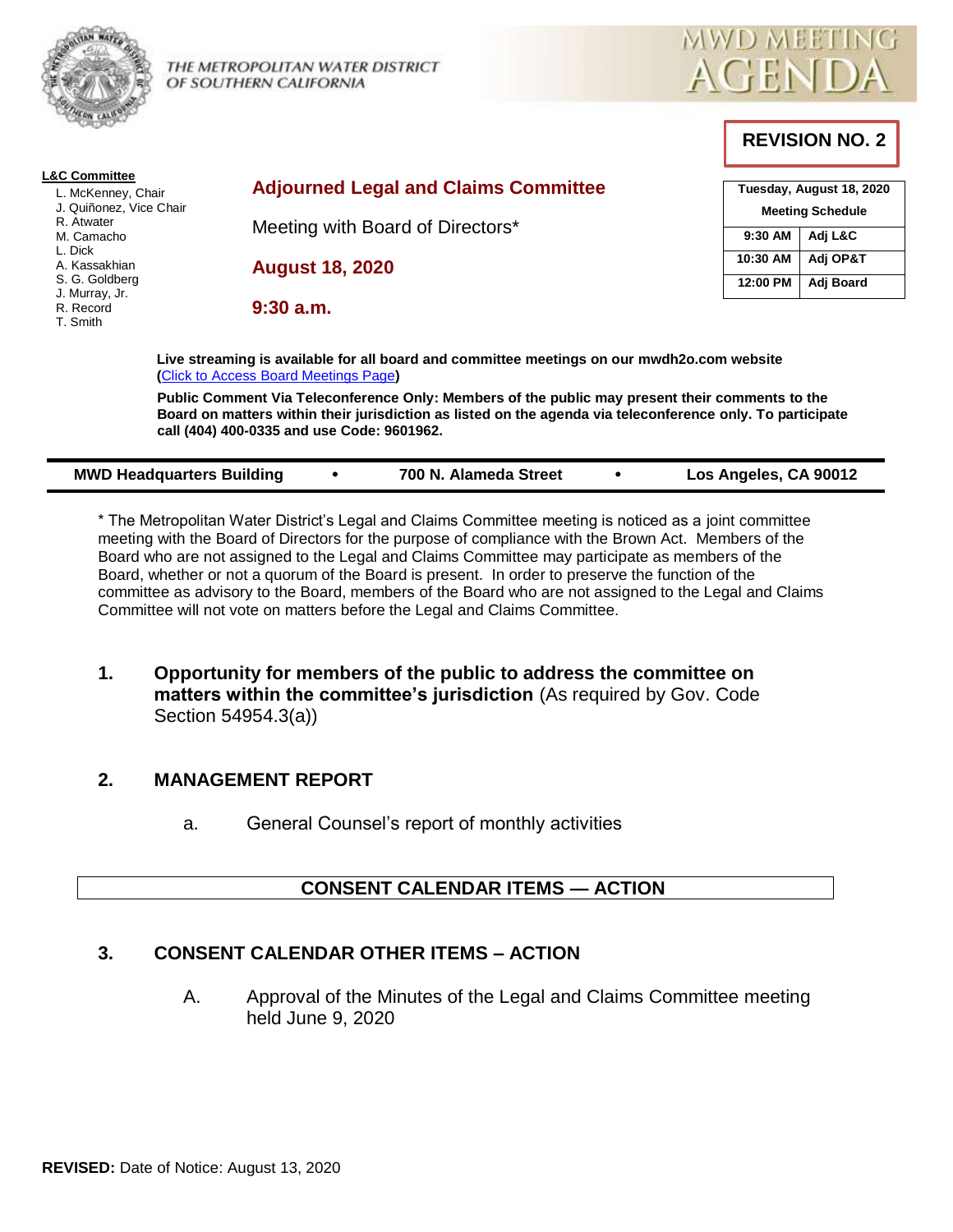### **4. CONSENT CALENDAR ITEMS – ACTION**

**Revised 7-8** Update on Oroville Dam Litigation and authorize Metropolitan to intervene in Coordinated Proceeding JCCP No. 4974 in the County of Sacramento Superior Court; the General Manager has determined the proposed action is exempt or otherwise not subject to CEQA. **[Conference with Legal Counsel to be heard in closed session pursuant to Government Code Section 54956.9 (d)(4)]**

### **END OF CONSENT CALENDAR ITEMS**

### **5. OTHER BOARD ITEMS — ACTION**

None

### **6. BOARD INFORMATION ITEMS**

None

## **7. COMMITTEE ITEMS**

- a. General Counsel's Business Plan for Fiscal Year 2020/2021
- b. Report on San Diego County Water Authority v. Metropolitan Water District of Southern California, et al., San Francisco County Superior Court Case Nos. CPF-10-510830, CPF-12-512466, CPF-14-514004, CPF-16-515282, CPF-16-515391, CGC-17-563350, and CPF-18-516389; the appeal of the 2010 and 2012 actions, Court of Appeal for the First Appellate District Case Nos. A146901 and A148266 and California Supreme Court Case No. S243500; the petition for extraordinary writ in the 2010 and 2012 actions, Court of Appeal for the First Appellate District Case No. A155310; and the petition for extraordinary writ in the second 2016 action, Court of Appeal for the First Appellate District Case No. A154325 and California Supreme Court Case No. S251025

**[Conference with legal counsel – existing litigation; to be heard in closed session pursuant to Gov. Code Section 54956.9(d)(1)]**